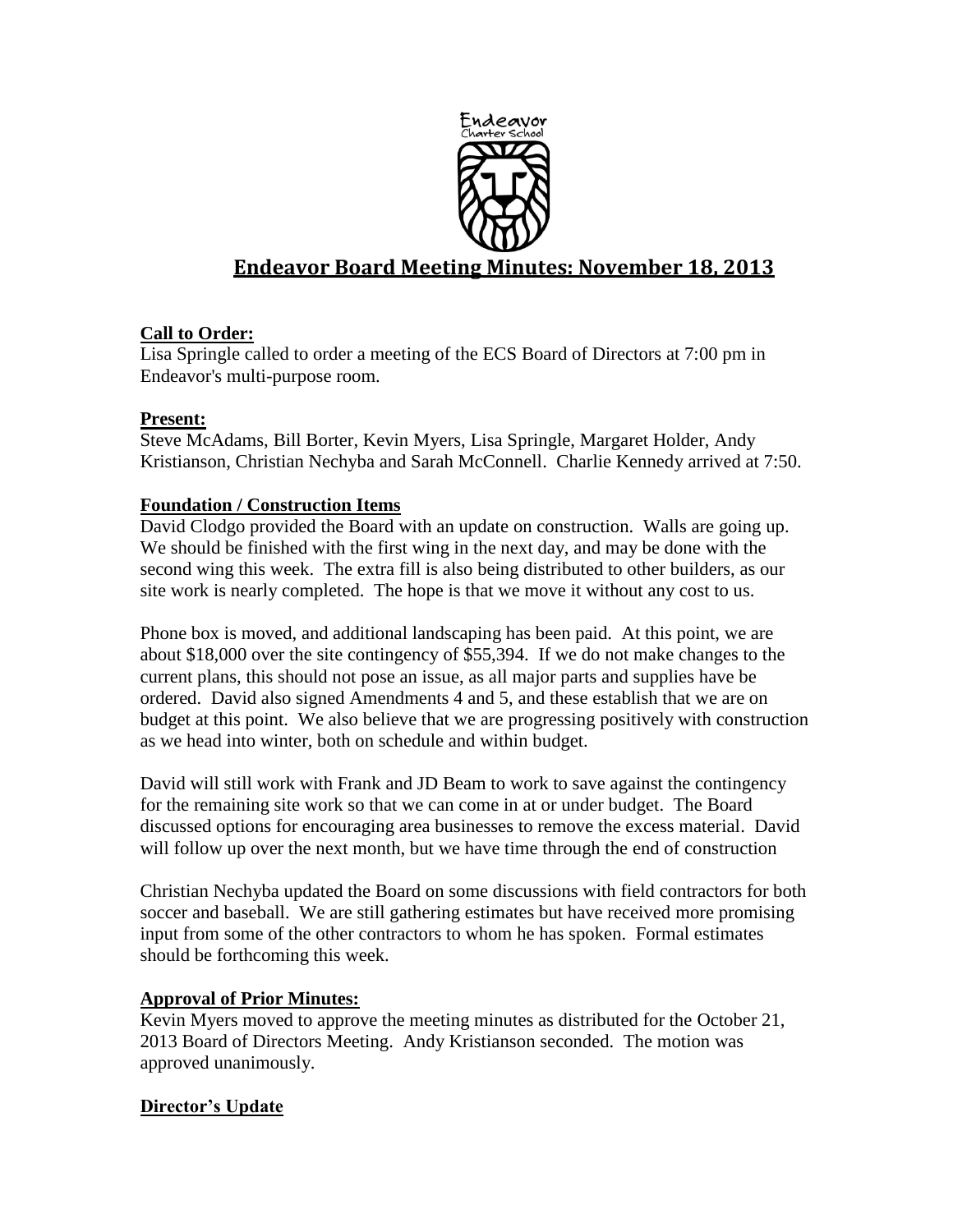Carolyn Southard has an offer to join the team as Curriculum Coordinator for Math and Social Studies as of December 5. Steve McAdams moved to formalize her hiring. Lisa Springle seconded. The motion carried unanimously.

There has been tremendous response to the note to parents on our tardiness epidemic. Rates dropped 92% in the days following a letter home.

The school tried to make a claim against the physical property insurance policy for a broken window and it was not covered. Steve will review policies with Andy Kristianson and Margaret Holder.

## **Treasurer's Report:**

Balance with BB&T of \$849,460.15. First Citizens has a reconciliation of  $\sim$  \$100 that needs to happen this month prior to full closure.

Bill Borter presented a preliminary analysis of the class size finances for 2014-2015 and beyond. The Board discussed the potential impacts of class sizes of 18 or 19 next year. The Board weighed the benefits of smaller classes versus the risk to budget in a year of transition. Bill Borter will work with Kevin Myers and Margaret Holder to begin to improve the estimated expenses for 2014-2015 in preparation for a Board decision at the December Board of Directors meeting.

Bill has progressed the school credit cards. He will be listed as the administrator, and cards should be issued in the next month. The Board discussed once again the limits and the policy established at past Board meeting and how oversight would work to ensure that there was full understanding amongst the membership.

#### **Admission Policy Discussion**

Andy Kristianson discussed the proposed Endeavor Charter School Admission Policy as distributed after last month's meeting (See Attachment A). Andy Kristianson moved that the Board approve the proposal. Margaret Holder seconded. The motion was unanimously approved.

Steve McAdams will work with the administration to update the lottery form to include the wording on readmission of former students participating in study abroad or parent vocational opportunities as well as siblings of graduates.

## **New Community Outreach on Lottery**

Christian Nechyba discussed the flyer he prepared. Final updates to wording will be made as well as updated graphics. This will be targeted to a series of Wake Forest preschools and other community centers of activity.

## **Transportation Options for 2014-2015**

Charlie Kennedy discussed different school bus options he reviewed with four different companies. The rough estimates range from \$70,000 to \$130,000 per year for bussing from an area near the current school to the new location. Different options exist to have